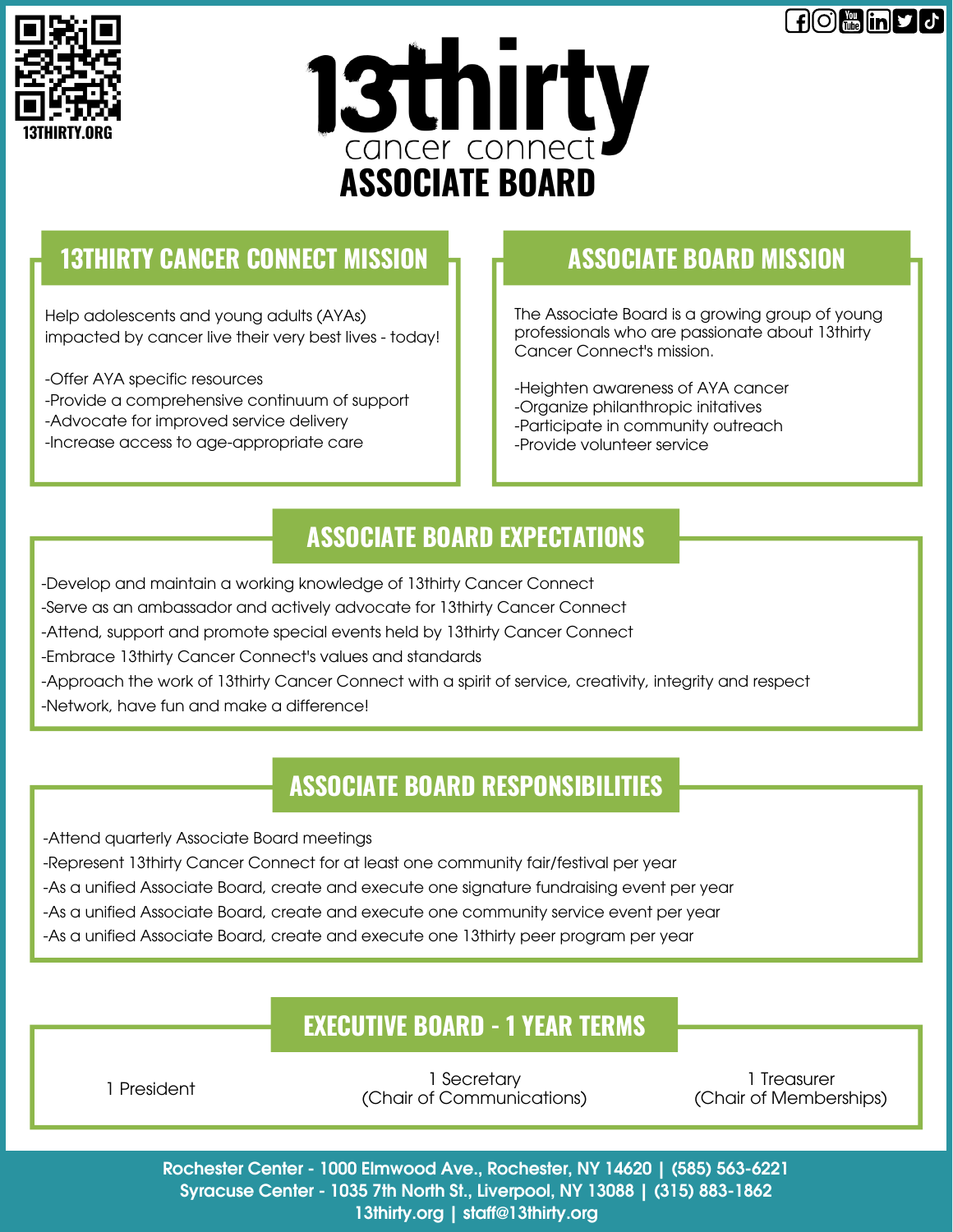





# **PRESIDENT**

### 1 Position, 1-year term

-Lead the charge and set an example for fellow Associate Board members

-Serve as the main point of contact between 13thirty staff, Board of Directors and the Associate Board

- -Lead meetings and encourage participation
- -Work with 13thirty staff to make final decisions on Associate Board events, members, new processes, etc.

-Ensure all Associate Board events (internal and external) are executed successfully

-Ensure overall success of the Associate Board

# **SECRETARY/COMMUNICATIONS CHAIR**

#### 1 Position, 1-year term

-Schedule meetings, set agendas, and record meeting minutes

-Send follow up/ongoing communication to members

-Work with 13thirty Cancer Connect staff to market and advertise the Associate Board signature event

- -Promote engagement and volunteer opportunities (internal and external)
- -Support co-presidents

## **TREASURER/MEMBERSHIP CHAIR**

#### 1 Position, 1-year term

-Ensure effective board growth and engagement

-Hold all members accountable for required participation and fundraising goals

- -Ensure financial transparency and track Associate Board fundraising goals
- -Recruit, onboard and welcome new members to the Associate Board
- -Support co-presidents

Note: Additional leadership opportunities may arise as various committees for throughout the year.

Rochester Center - 1000 Elmwood Ave., Rochester, NY 14620 | (585) 563-6221 Syracuse Center - 1035 7th North St., Liverpool, NY 13088 | (315) 883-1862 13thirty.org | staff@13thirty.org